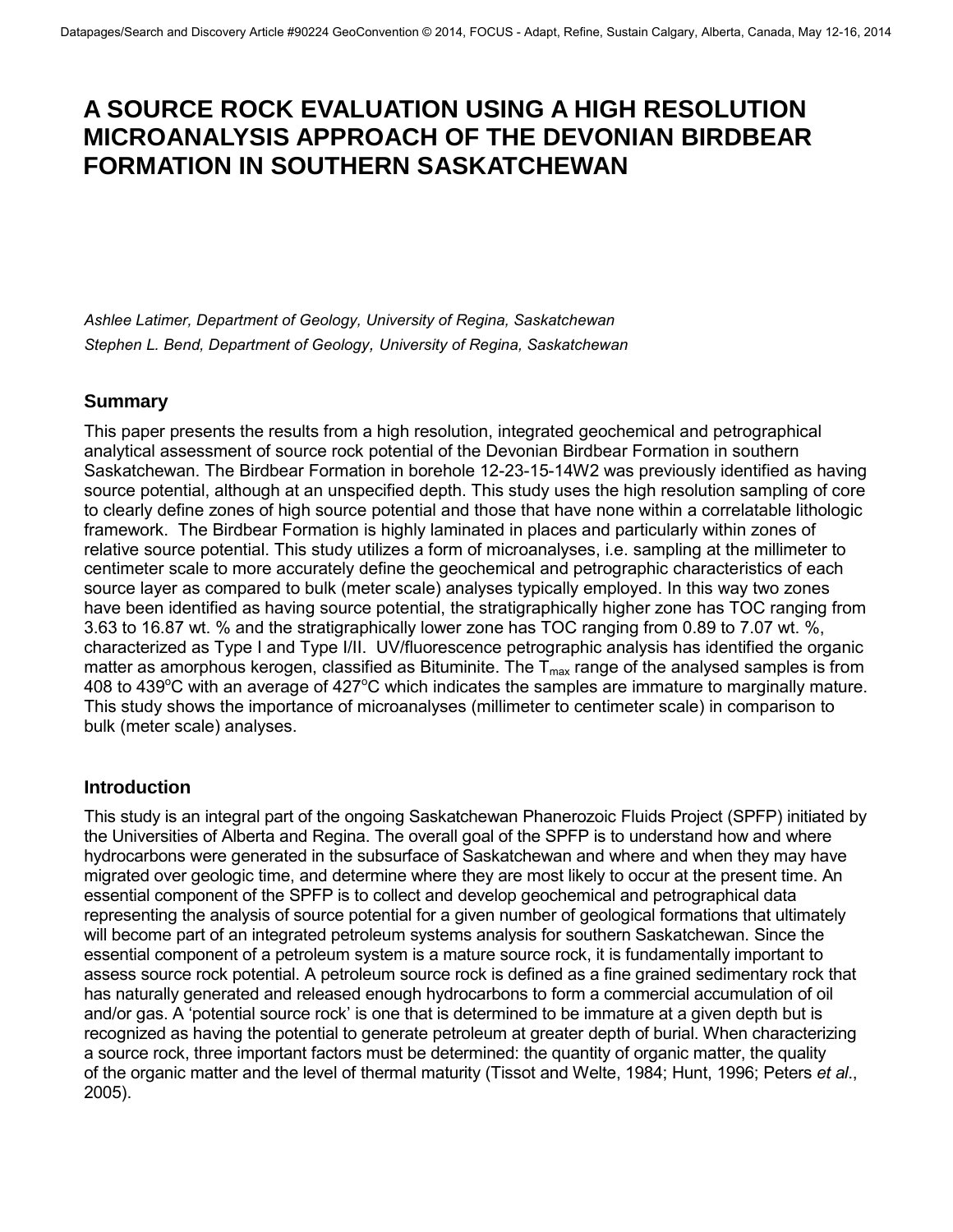### **Methods**

The borehole 12-23-15-14W2 was selected based upon core availability and the decision to follow up on the GSC's previous assessment using the same core. A total of 30 samples were taken based on the premise of creating a detailed depth- wise profile particularly through zones of geochemical significance. A rock saw was used to cut length-wise samples that permitted a depth-wise assessment of source potential. Zones of interest were those that were argillaceous-rich (dark colored relative to carbonate lithology) and most likely organic-rich. Within these zones of specific interest, samples were obtained at the centimeter to millimeter scale for high resolution sampling. To obtain samples for microscale analysis (millimeter to centimeter scale) a microdrill was used to pinpoint the finely laminated argillaceous and organic-rich layers creating a single set of 67 depth-wise samples out of the original 30 collected which were subsequently analysed using a Vinci Labs Rock-Eval 6. Six samples from the

original 30 were selected for petrographic analysis using UV/fluorescence microscopy based upon the presence of argillaceous laminae and results obtained from Rock-Eval analysis.

#### **Results and Discussion**

Rock-Eval pyrolysis indicates the majority of the cored interval is non-source (Figure 1), meaning the TOC is less than 0.5 wt. % which is commonly regarded as the minimum threshold for a potential source rock (Peters *et al*., 2005). With this being said, there are two zones with elevated TOC (> 0.5 wt. %) which occur from 1275.55 to 1275.58 m and from 1281.12 to 1282.88 m. The stratigraphically higher zone has TOC ranging from 3.63 to 16.87 wt. % and the stratigraphically lower zone has TOC ranging from 0.89 to 7.07 wt. % (Figure 2).



**Figure 1:** Depth-wise profile (semi-logarithmic scale) of TOC (wt. %) of the sampled interval of 12-23-15-14W2. Red line indicates 0.5 wt. % TOC which is considered the minimum threshold for potential source rocks (Peters *et al*., 2005).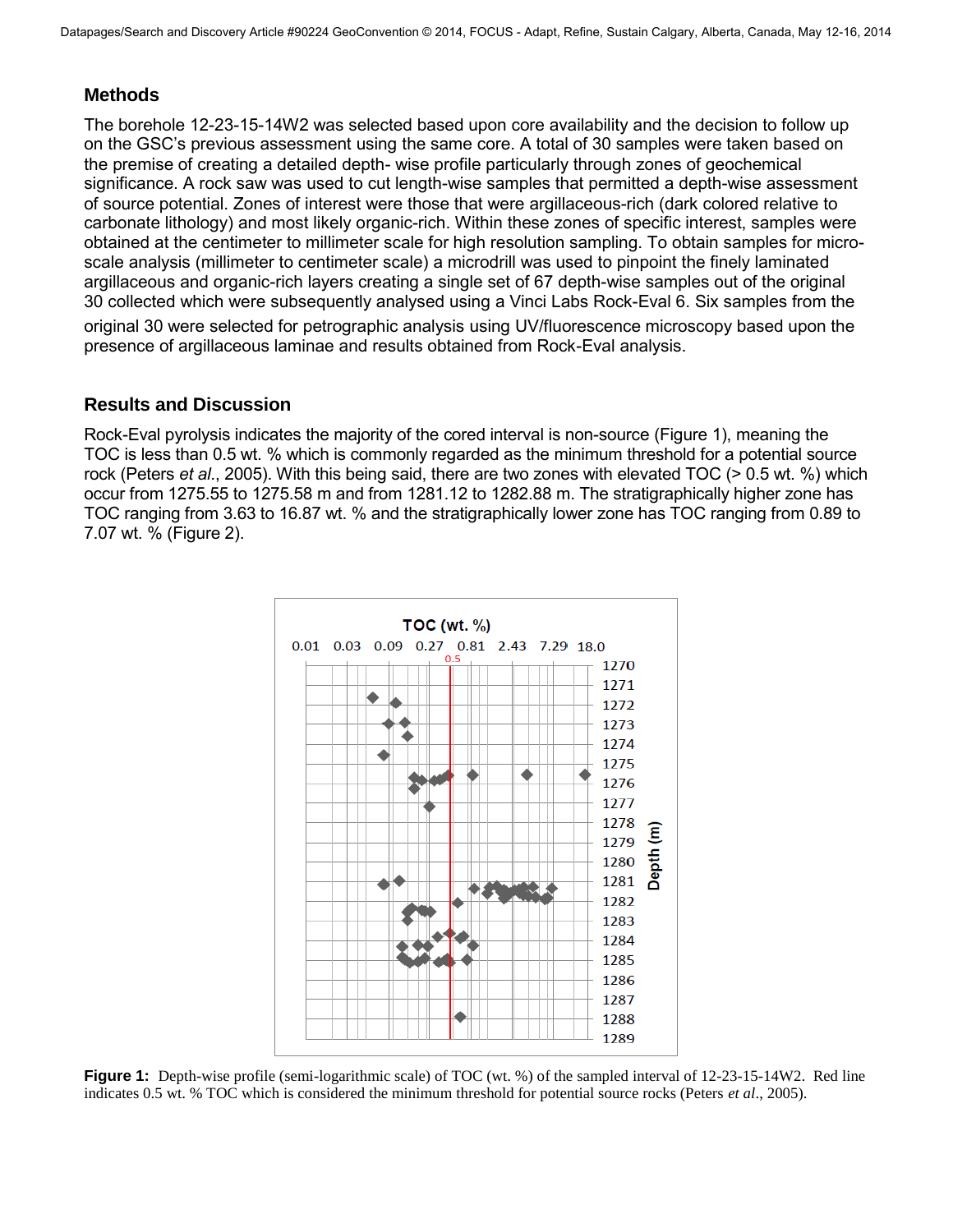

**Figure 2:** Depth-wise profile of TOC (wt. %) at elevated interval (All data points from 1280.95 to 1282.33 m).

It is important to note that over such a small interval, the scale of sampling (i.e., millimeter to centimeter scale) is critical when analysing the quantity of organic matter as it documents significant ranges over small intervals when using Rock-Eval pyrolysis (Figure 3). Figure 3 shows that TOC, along with other Rock-Eval parameters, all vary over an even smaller interval (i.e., millimeter to centimeter scale). The TOC for Sample B ranges from 1.63 to 7.07 wt. % and from 1.98 to 6.33 wt. % within Sample F. The highest values are consistently associated with the argillaceous laminae, whereas the lower TOC values (i.e., at 1281.29 m) are associated with the interleaving layer.



**Figure 3:** High resolution microanalysis geochemical profiles for selected samples. *Sample B* – 1281.22 to 1281.35 m and *Sample F* – 1281.75 to 1281.89 m.